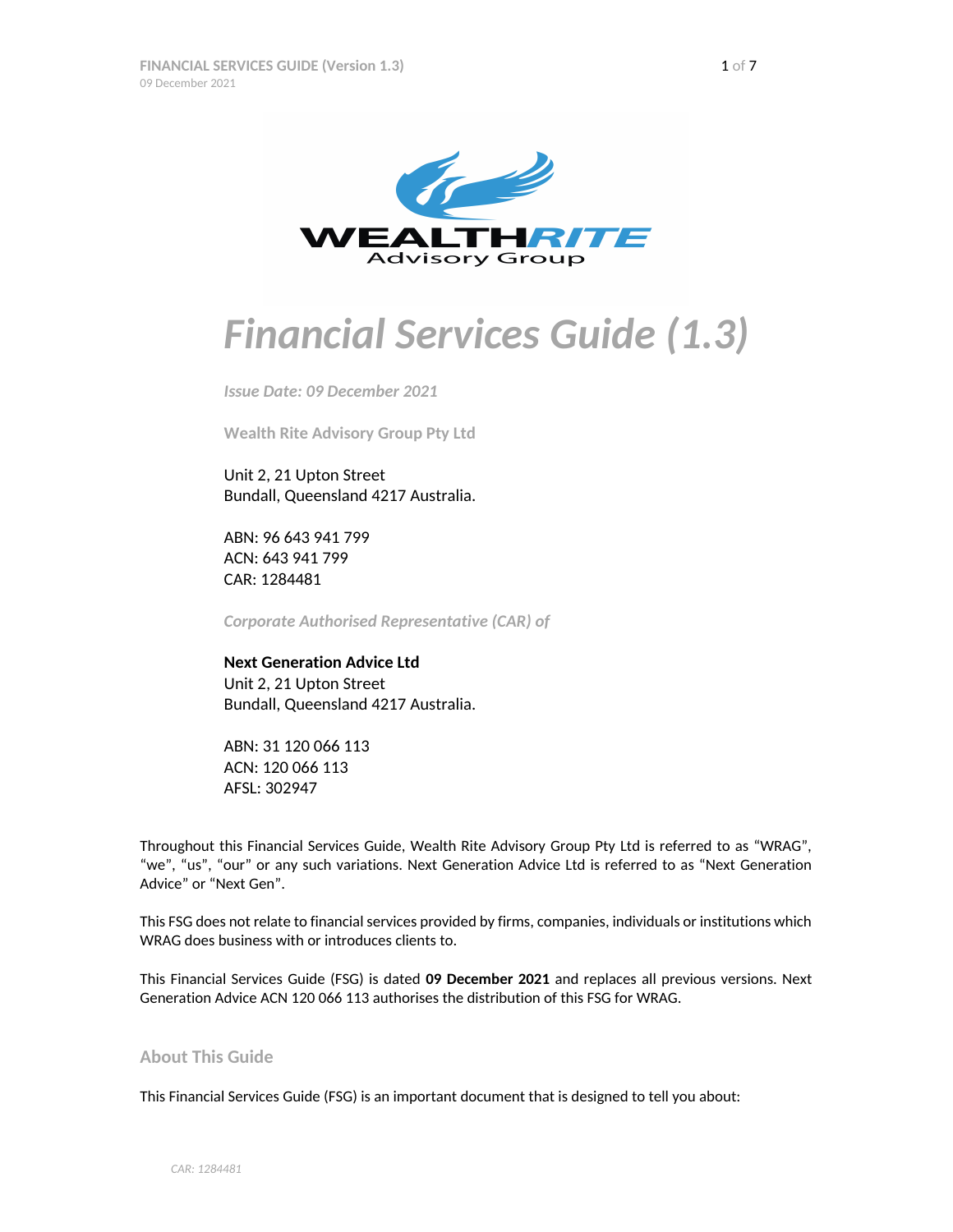If you need further information on any of these matters, please ask.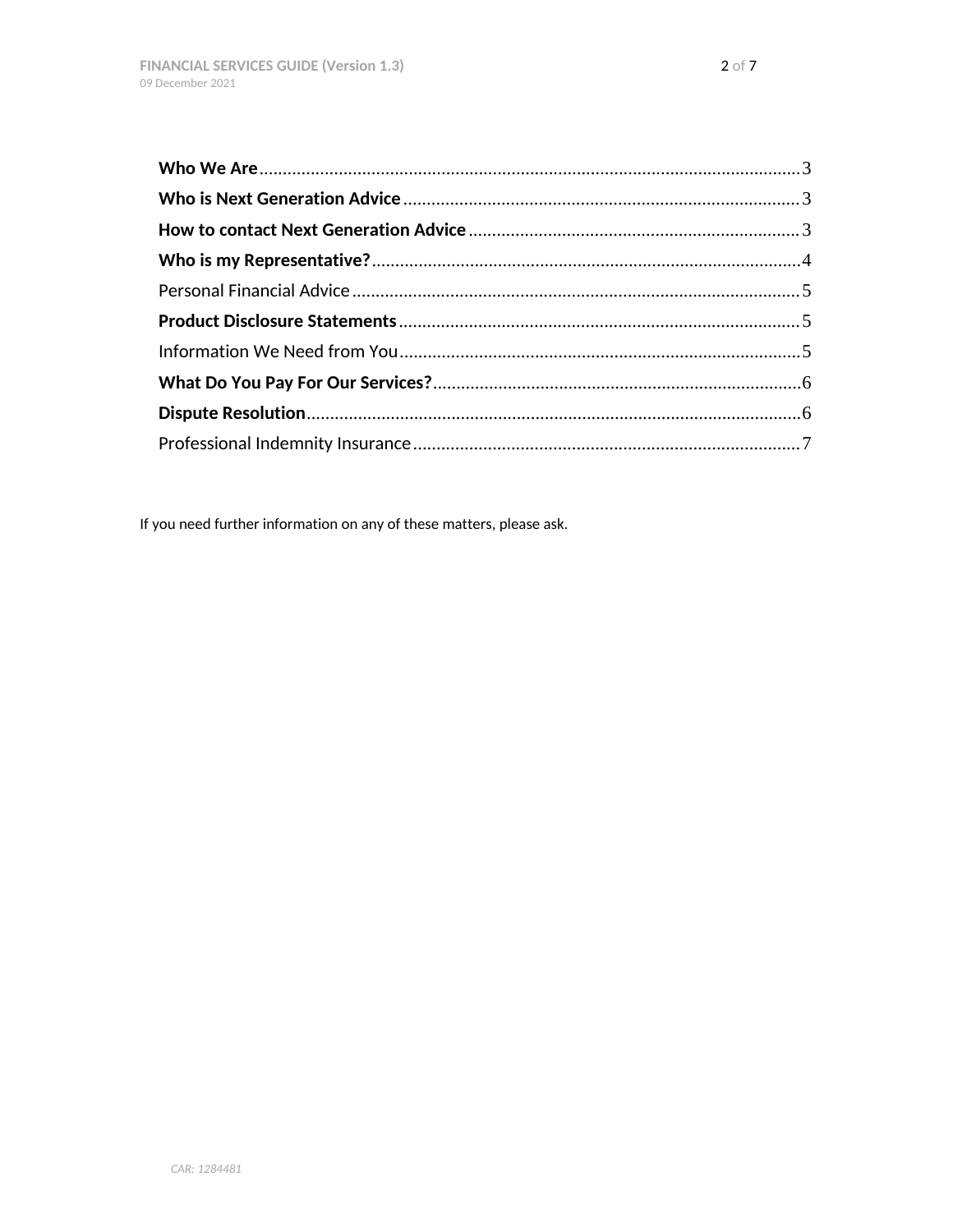<span id="page-2-0"></span>**Who We Are**

WRAG is an Australian owned and operated financial services business. We connect Australian investors with strategic investment opportunities that would otherwise not be available to regular investors or would be difficult to access. We recognise the importance of achieving financial independence and aim to expediate our clients achievement of this key objective, whilst helping them overcome complex issues related to each clients own financial resources and access to capital.

## <span id="page-2-1"></span>**Who is Next Generation Advice**

Next Generation Advice Ltd, from here on referred to as "Next Generation Advice or Next Gen." is a private wealth investment and financial advisory firm. Our advisors' record of achievement and reliability is based on providing some of the highest quality investment and financial advice in Australia. We offer extensive skills which mirror the different needs of clients, with great emphasis placed on research to support the advice and the products provided.

Under this licence Next Gen. can authorise advisers and advisory firms to operate financial services businesses under this licence. Next Gen. can authorise individuals and businesses who it views as meeting certain strict educational, experience and competency requirements as described under law, to advise and deal in the following instruments under its licence:

Life $P$ MangedIvstmnSches(inludgmaefns,IDPSyndicates&unirt) RetirmnSavgsAcount Securits(ncludige) and the contract of the contract of the contract of the contract of the contract of the contract of the contract of the contract of the contract of the contract of the contract of the contract of the con  $\mathbf{S}$ Risknuracepoduts

# <span id="page-2-2"></span>**How to contact Next Generation Advice**

You can contact Next Generation Advice on the details outlined below.

| <b>Office Address</b>         | <b>Postal Address</b>         |
|-------------------------------|-------------------------------|
| <b>Next Generation Advice</b> | <b>Next Generation Advice</b> |
| Unit 2, 21 Upton Street       | Unit 2, 21 Upton Street       |
| Bundall, QLD 4217             | Bundall, QLD 4217             |
| Ph: 07 2000 4545              | Ph: 07 2000 4545              |
| E: info@nextgenadvice.com.au  | E: info@nextgenadvice.com.au  |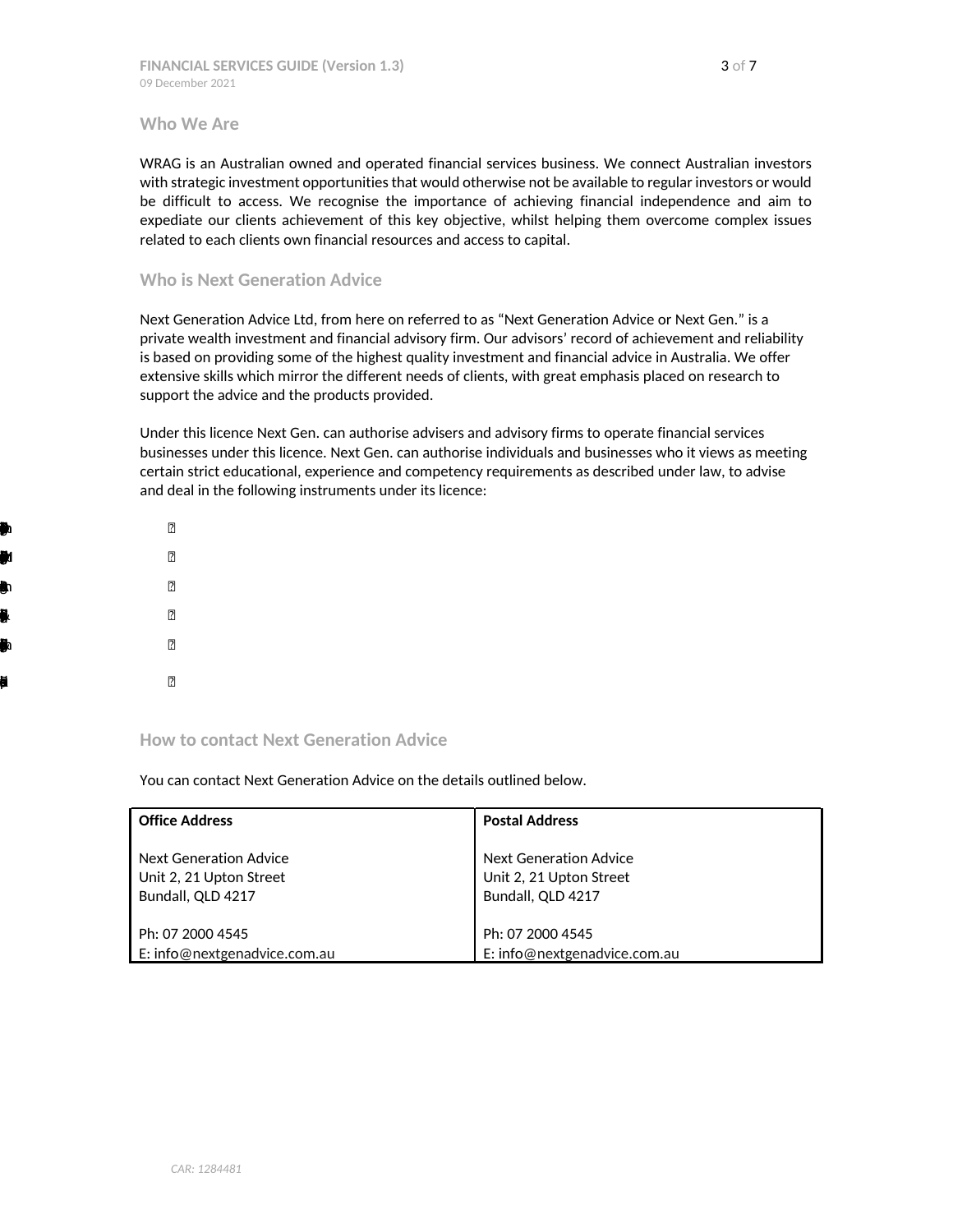#### <span id="page-3-0"></span>**Who is my Representative?**

Next Generation Advice has authorised Corporate Authorised Representatives (Companies) and Authorised Representatives (Individuals) to provide financial services. As the Licensee, Next Generation Advice is responsible for the advice you receive from us and our representatives. WRAG representatives are only able to provide advice on products that appear on the Next Generation Advice Approved Product List, which can be viewed on the Next Generation Advice website.

The Details of your Corporate Authorised Representative can be found in this section of this FSG. This is where we will let you know the Name, Corporate Authorised Representative Number, Contact Details, Website and Authorisations.

| Business:   | Wealth Rite Advisory Group Pty Ltd                |
|-------------|---------------------------------------------------|
| AFS Rep:    | Rikki Mason                                       |
| AFS Rep No: | 001266216                                         |
| ABN:        | 96 643 941 799                                    |
| CAR No:     | 1284481 authorised by Next Generation Advice      |
| Address:    | Unit 2, 21 Upton Street, Bundall, Queensland 4217 |
| Phone:      | 0478 086 857                                      |
| Email:      | rikki.m@wealthriteadvisorygroup.com.au            |
| Website:    | https://wealthriteadvisorygroup.com.au            |

WRAG is authorised by Next Generation Advice to provide personal financial advice, otherwise known as personal product advice and to deal by applying for, acquiring, varying or disposing of financial products on behalf of another person in respect of the following classes of products:

Life $P$ MangedIvstmnSches(inludgmaefns,IDPSyndicates&unirt) RetirmnSavgsAcount Securits(ncludige) and the contract of the contract of the contract of the contract of the contract of the contract of the contract of the contract of the contract of the contract of the contract of the contract of the con  $\mathbf{S}$ Risknuracepoduts

> Next Generation Advice has Authorised Representatives (Individuals) who it also authorises to provide financial services. As the Licensee, Next Generation Advice is responsible for the advice you receive from us and our representatives. These representatives are only able to provide advice on products that appear on the Next Generation Advice Approved Product List which can be viewed on their website.

Details of your nominated representative can be found by requesting a copy of his or her Profile from Wealth Rite Advisory Group.

To the extent that Next Generation Advice authorises its representatives to do so, your representative can help you to apply for the financial products referred to above and can also give you personal financial product advice in relation to them. If your adviser is unable or unwilling to provide you with advice or services in respect of certain products, the adviser will refer you to another representative who should be able to assist you.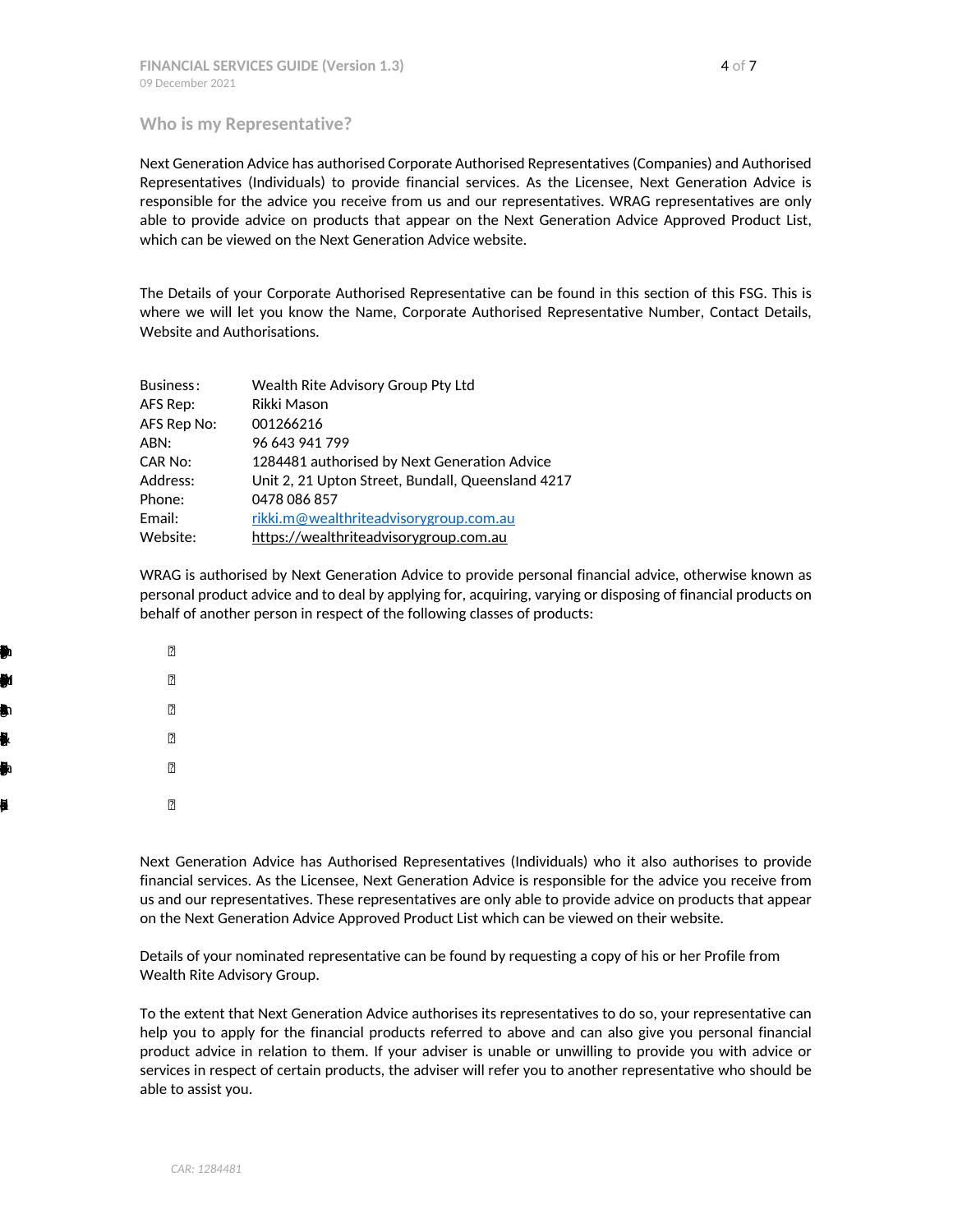#### <span id="page-4-0"></span>**Personal Financial Advice**

WRAG is authorised to provide personal financial advice. If we provide you with personal financial advice, then you will initially receive a Statement of Advice ("SoA") when or as soon as practical after the advice is given. This statement will set out the advice, the basis on which the advice was given and any remuneration or other benefit that we, including our representatives and associates, may receive. We will also include details of any matter that might reasonably be expected to be capable of influencing us in providing this advice.

If you maintain an advice relationship with us, then generally we will not provide a SoA for further advice situations, unless there have been significant changes to either your personal circumstances or the basis of the advice since your last SoA was provided. In these circumstances, however, we are still required to keep a Record of Advice ("RoA"). You have the right to request a copy of the RoA at any time.

### <span id="page-4-1"></span>**Product Disclosure Statements**

When product advice is given, we will also give you, where appropriate, a Product Disclosure Statement issued by the product provider containing information you would reasonably require to make a decision about whether to acquire the financial product. The PDS will disclose details of any fees and charges payable for that product.

### <span id="page-4-2"></span>**Information We Need from You**

Depending on the type of service being sought, we may ask you to provide certain personal information to your representative, either in writing or verbally. This may involve a quite detailed process of both qualitative and quantitative data collection. Please ensure that your representative becomes aware of any changes that may be relevant when advice is given in the future.

 $\blacksquare$  $\blacksquare$ **Genral**advice<br>When which is a constant of the constant of the constant insulation of the constant of the constant of the constant of the constant of the constant of the constant of the constant of the constant of the cons

> All information is kept strictly confidential and you can obtain a copy of our Privacy Policy from your representative or from [www.wealthriteadvisorygroup.com.au](http://www.integralwealthgroup.com.au/).

> As a financial service provider, we have an obligation under the Anti-Money Laundering and Counter Terrorism Finance Act to verify your identity and the source of any funds. This means that we will ask you to present identification documents such as passports and driver licence. We will also retain copies of this information. We assure you that this information will be held securely.

## <span id="page-4-3"></span>**What Do You Pay For Our Services?**

Next Gen. and your Financial Advisors are remunerated through a combination of fees and commissions that you are charged. To assist you in making an informed decision Next Gen. or your Financial Advisor will discuss with you and agree on any fees payable, before providing a service. The Corporations Act requires us to fully disclose all fees and charges, so if you are in doubt, please ask us to explain. You may be charged an initial advice fee, between \$1,100 - \$11,100 (GST inclusive) depending on the scope of our advice. The adviser will discuss all fees and charges applicable prior to providing any advice. Next Gen. also receives commission directly from Insurance product providers, between 0% and 66% initially, and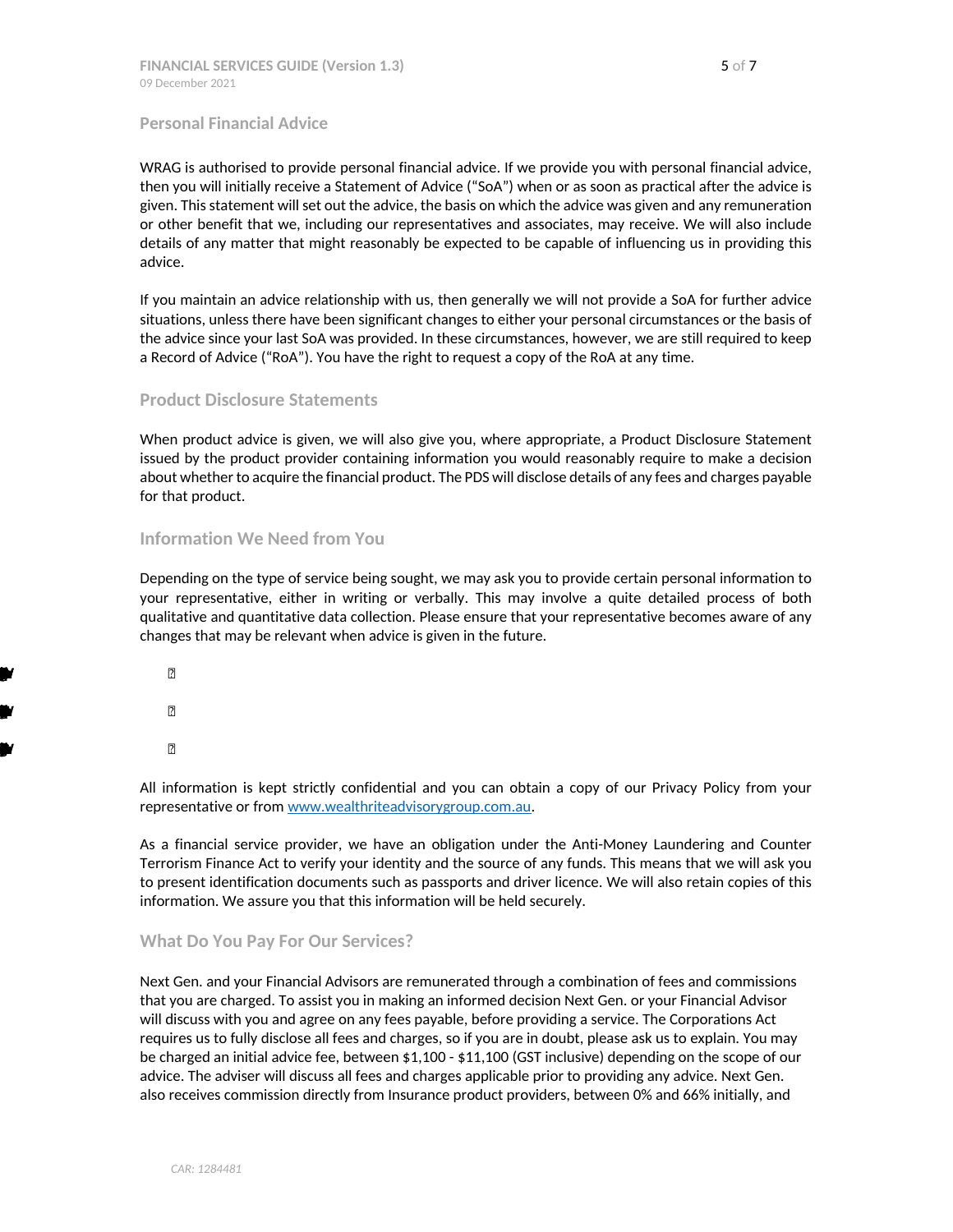22% ongoing, of the value of the total premium that you pay and will be dependent on the specific product that you purchase and whether the premium is an initial premium or renewal premium. All costs involved will be disclosed at the time the advice is provided.

You may be charged a fee for the services we provide, or we may be paid a commission or brokerage or a combination of the two may apply. All fees and commissions are payable to the Licensee (Next Generation Advice Ltd) and include the fees we pay for clearing and settlement where appropriate. The level will vary with the financial product being traded, the frequency of your trading activity, the type and level of service and the size of the transaction. Fees and commissions are subject to negotiation prior to us providing you with a financial service.

As part of our negotiations, all share trades would normally be subject to a minimum dollar cost which would apply if the brokerage calculated by any other method fell below the minimum figure. Once disclosed and agreed, these fees and commissions will be charged at the time your transaction is executed or the service is provided.

The fees and charges for our specific services are outlined in the fee Schedule.

### <span id="page-5-0"></span>**Dispute Resolution**

We are committed to providing quality financial services and personal financial advice to our clients. This commitment extends to providing accessible complaint resolution mechanisms. If you have any complaint about the service provided to you, you should take the following steps:

Contacyurepsntaivedlyourpesntaivbouyrcmplaint.Themajorityfcmplaintscberolvdthisway.

Ifyoudnthaverpsntaive,oryucmplaintsockwledgithn7ays,plecontahCmplintsMageroulicnse,NxtGnraioAdvcen07245.

You can also put your complaint in writing and send it to Next Generation Advice at:

Attention: Director/Responsible Manager Next Generation Advice Ltd Unit 2, 21 Upton Street, Bundall Queensland

Next Generation Advice will try and resolve your complaint quickly and fairly. You should receive written acknowledgement of your complaint within 5 business days after it is received.

If your complaint is not satisfactorily resolved within a further 45 days, you can raise your concerns with the Australian Financial Complaints Authority on 1300 931 678. Next Generation Advice is a member of this complaints resolution service.

The Australian Securities & Investments Commission (ASIC) has a free-call Infoline 1300 300 630 which you may use to make a complaint and obtain information about your rights.

#### <span id="page-5-1"></span>**Professional Indemnity Insurance**

Next Generation Advice confirms that it has arrangements in place to ensure it continues to maintain Professional Indemnity insurance in accordance with s.912B of the Corporations Act 2001 (as amended). In particular our Professional Indemnity insurance, subject to its terms and conditions, provides indemnity for Next Generation Advice and its authorised representatives / representatives / employees in respect of its authorisations and obligations under its Australian Financial Services Licence. The insurance will continue